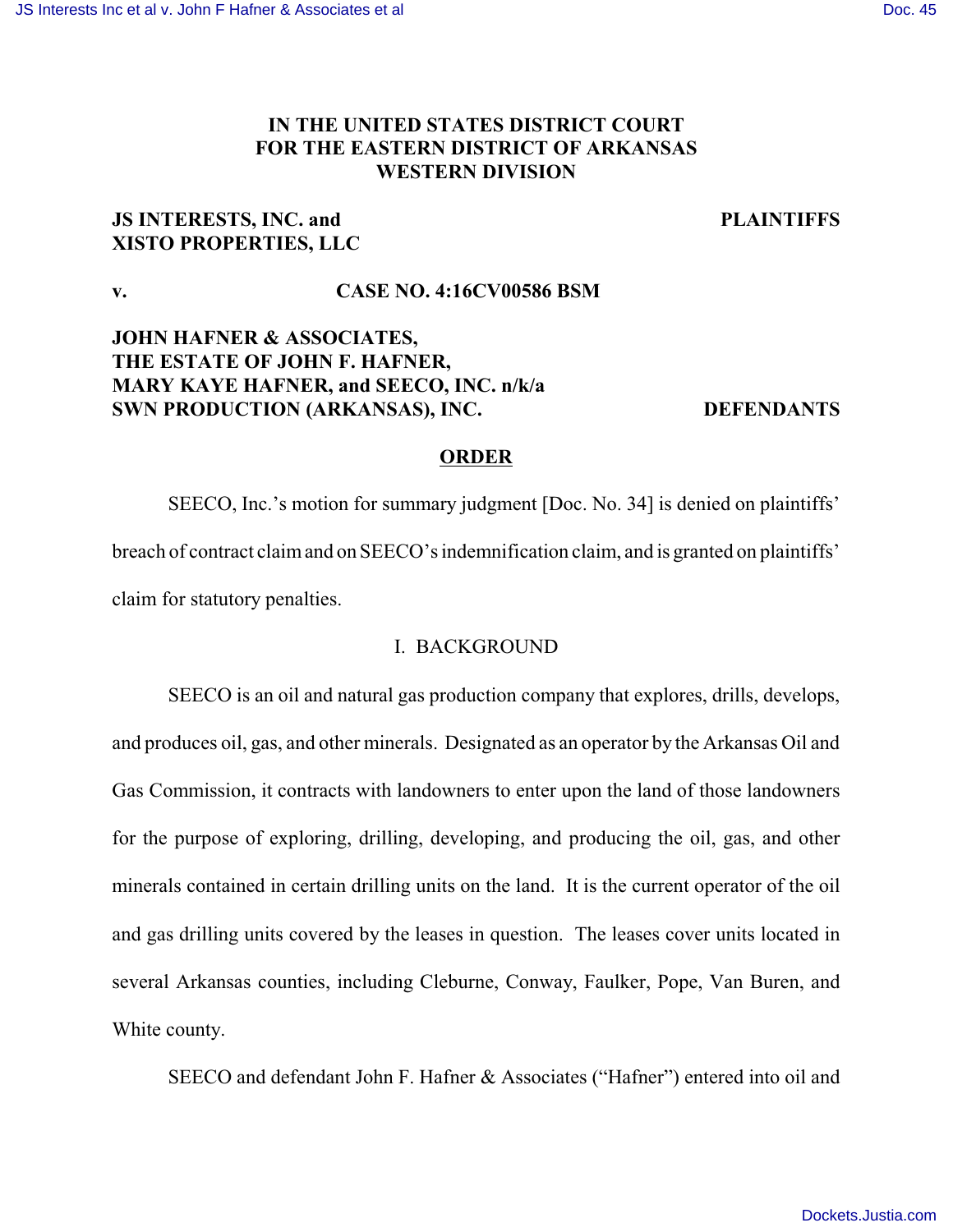gas leases that give Hafner a working interest in the oil, gas, and other minerals produced and sold by SEECO from the units in question. The leases between Hafner and SEECO are governed by joint operating agreements ("Agreements"). The Agreements permit Hafner to participate as a consenting party or to abstain as a non-consenting party. As a consenting party, Hafner assumes its working interest and participates in the mineral production process by sharing in the cost of the operations conducted. In return, Hafner shares in the profits from the sale of the oil, gas, and minerals produced. As a non-consenting party, Hafner does not assume its working interest and does not share in the production process, operations, and profits. When Hafner is a non-consenting party, SEECO assumes Hafner's working interest and responsibilities. On the leases at issue herein, Hafner participated as a consenting party as to some leases and abstained as a non-consenting party as to others.

Hafner assigned overriding royalty interests on its leases with SEECO to plaintiffs JS Interests, Inc. and Xisto Properties, LLC ("plaintiffs"). The assignments gave plaintiffs a small percentage of the profit derived by Hafner. These assignments were recorded in the counties where the real property was located. It is important to note that the Agreements did not take effect until after the creation of these assignments, SEECO is not a party to any of the assignments between Hafner and plaintiffs, and Hafner did not directly disclose the assignments to SEECO at the time the Agreements were entered into.

Hafner has dissolved as the result of the death of John F. Hafner, and the estate of John F. Hafner and Mary Kaye Hafner are included as defendants because they are the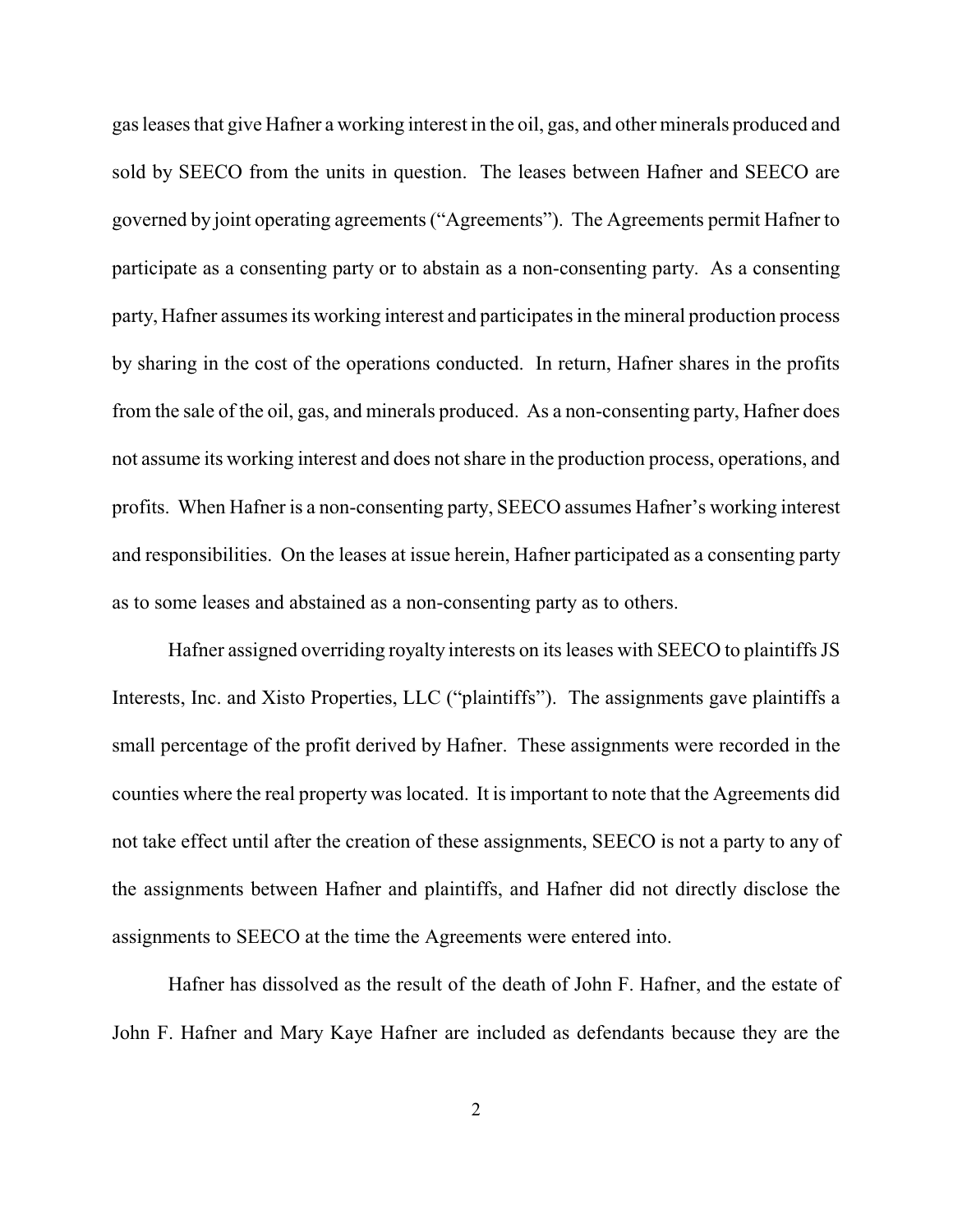successors-in-interest of Hafner. Therefore, Hafner, the estate of John F. Hafner, and Mary Kaye Hafner are collectively referred to as Hafner.

Plaintiffs have yet to receive any of the overriding royalty interest payments owed to them and bring this case claiming breach of contract and willful withholding of overriding royalty interest payments. Plaintiffs seek a determination as to which of the defendants is responsible for the overriding royalty interest payments owed to them. *See* Am. Compl. ¶ 35, Doc. No. 21. SEECO is cross claiming against Hafner claiming that Hafner must indemnify SEECO for any judgment plaintiffs receive against SEECO. *See* SEECO's Answer 13, 14, Doc. No. 25.

SEECO moves for summaryjudgment [Doc. No. 34] on plaintiffs' claims arguing that it is not responsible for the overriding royalty interest payments owed to plaintiffs because Hafner did not inform SEECO that Hafner assigned the leases to plaintiffs. SEECO also moves for summary judgment on its indemnity claim against Hafner arguing that the Agreements require Hafner to indemnify SEECO.

It is undisputed that Hafner is liable to plaintiffs for the overriding royalty interest payments it did not pay to plaintiffs on those leases in which Hafner was a consenting party. *See* SEECO's Reply Supp. Mot. Summ. J. 1, Doc. No. 44 ("SEECO's Reply"); Hafner Defs.' Disc. Resp. 9, Doc. No. 23; Pl. JS Interests, Inc. Disc. Resp. 9-10, Doc. No. 27; Pl. Xisto Properties, Inc. Disc. Resp. 9-10, Doc. No. 28. The key question, therefore, is whether Hafner is liable for the overriding royalty interest payments owed to plaintiffs on the leases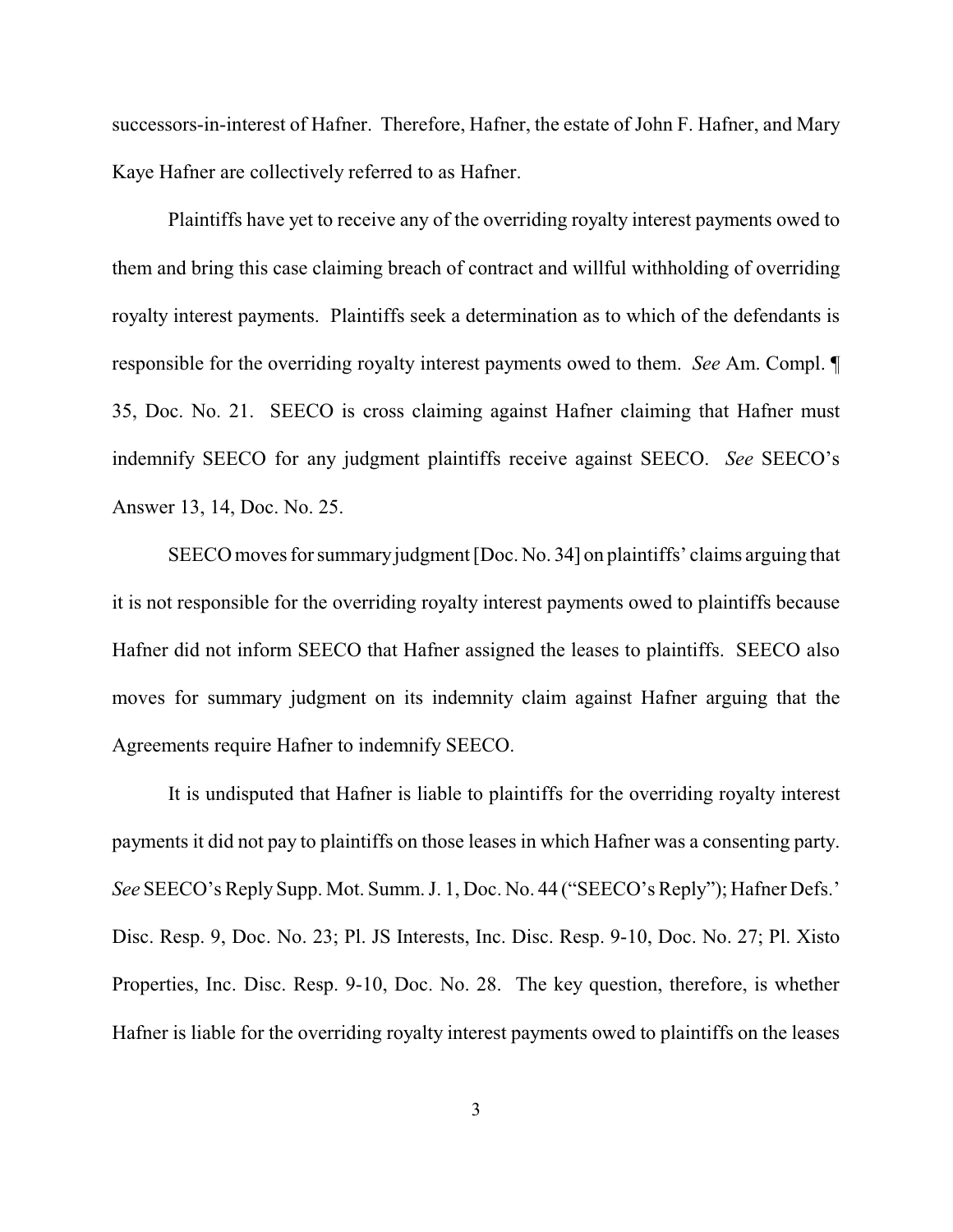in which Hafner was a non-consenting party.

#### II. LEGAL STANDARD

Summary judgment is appropriate when there is no genuine dispute as to anymaterial fact and the moving party is entitled to judgment as a matter of law. *See* Fed. R. Civ. P. 56(a); *Anderson v. Liberty Lobby Inc*., 477 U.S. 242, 249–50 (1986). Once the moving party demonstrates that there is no genuine dispute of material fact, the non-moving party may not rest upon the mere allegations or denials in his pleadings*. Holden v. Hirner*, 663 F.3d 336, 340 (8th Cir. 2011). Instead, the non-moving party must produce admissible evidence demonstrating a genuine factual dispute that must be resolved at trial*. Id.* Importantly, when considering a motion for summary judgment, all reasonable inferences must be drawn in a light most favorable to the non-moving party. *Holland v. Sam's Club*, 487 F.3d 641, 643 (8th Cir. 2007). Additionally, the evidence is not weighed, and no credibility determinations are made. *Jenkins v. Winter*, 540 F.3d 742, 750 (8th Cir. 2008).

#### III. DISCUSSION

It is undisputed that the Agreements, *see* Doc. No. 25-1 (copy of model agreement), provide whether SEECO is responsible for the overriding royalty interest payments owed to plaintiffs and whether SEECO is to be indemnified by Hafner. *See* SEECO's Br. Supp. Mot. Summ. J. 5, Doc. No. 34 ("SEECO's Br."); Hafner Defs.' Br. Resp. SEECO's Mot. Summ. J. 4, Doc. No. 37 ("Hafner Defs.' Resp."); Pls.' Br. Resp. SEECO's Mot. Summ. J. 5, Doc. No. 39 ("Pls. Resp."). The Agreements state as follows: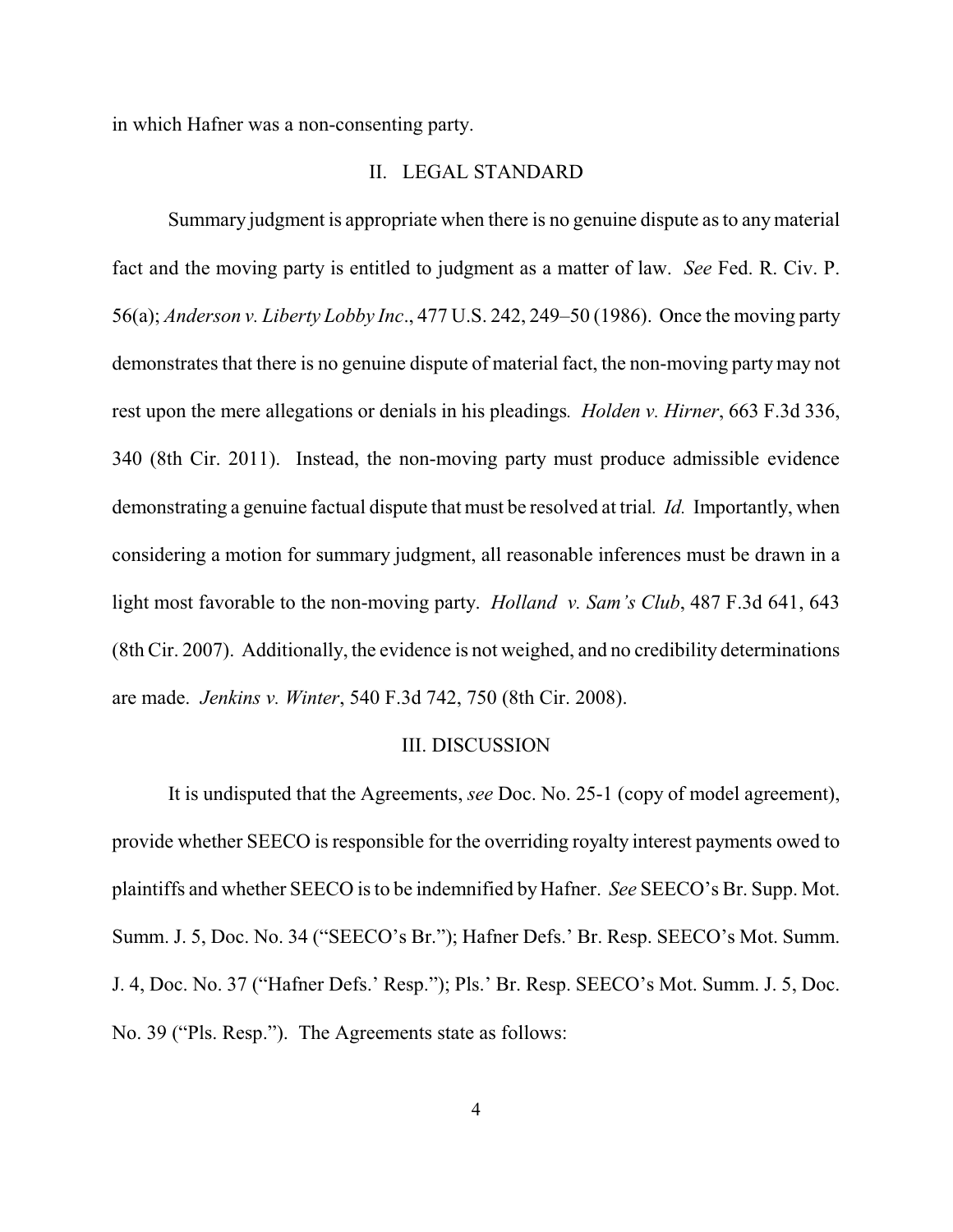# **ARTICLE VI**

. . .

# **B. Subsequent Operations**

. . .

2. . . . During the period of time Consenting Parties are entitled to receive Non-Consenting Party's share of production, or the proceeds therefrom, Consenting Parties shall be responsible for the payment of all production, severance, excise, gathering and other taxes, and all royalty, overriding royalty and other burdens applicable to Non-Consenting Party's share of production not excepted by Article III.D.

. . .

# **ARTICLE III**

## **D. Subsequently Created Interests:**

If any party should hereafter create an overriding royalty, production payment or other burden payable out of production attributable to its working interest hereunder, or if such a burden existed prior to this agreement and is not set forth in Exhibit "A", or was not disclosed in writing to all other parties prior to the execution of this agreement by all parties, or is not a jointly acknowledged and accepted obligation of all parties (any such interest being hereafter referred to as "subsequently created interest" irrespective of the timing of its creation and the party out of whose working interest the subsequently created interest is derived being hereinafter referred to as "burdened party"), and:

1. If the burdened party is required under this agreement to assign or relinquish to any other party, or parties, all or a portion of its working interest and/or the production attributable thereto, said other party, or parties, shall receive said assignment and/or production free and clear of said subsequently created interest and the burdened party shall indemnify and save said other party, or parties, harmless from any and all claims and demands for payment asserted by owners of the subsequently created interest . . .

*See* Joint Operating Agreement Model, Doc. No. 25-1.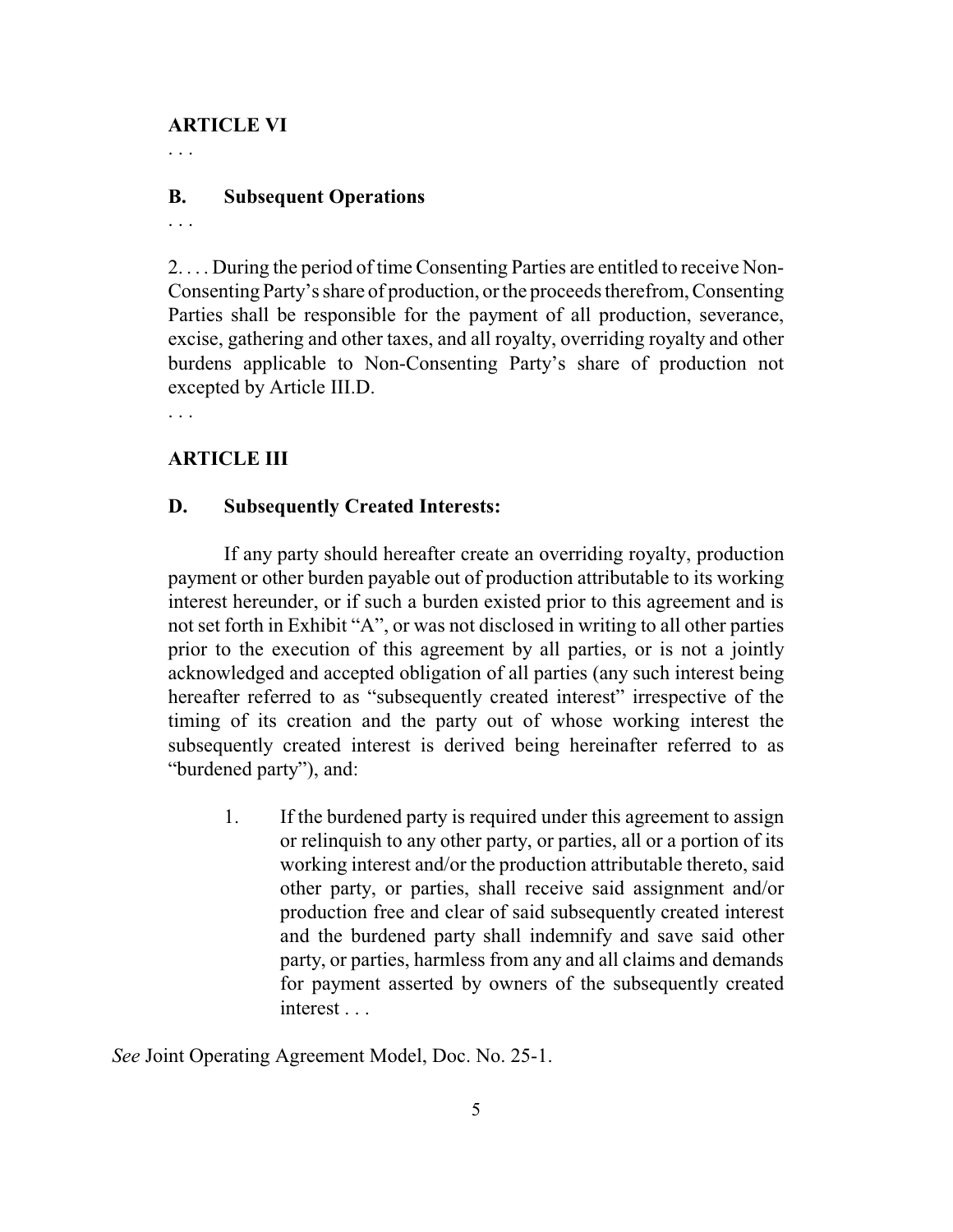#### A. Breach of Contract

SEECO's motion for summary judgment is denied on plaintiffs' breach of contract claimbecause plaintiffs are third-partybeneficiaries of the Agreements between SEECO and Hafner. Normally, to prove a breach of contract, plaintiffs must first prove "the existence of a valid agreement." *Powell v. TPI Petroleum, Inc.*, 510 F.3d 818, 822 (8th Cir. 2007). Plaintiffs do not have a contract with SEECO. *See* Hafner Defs.' Disc. Resp. 1; Pl. JS Interests, Inc. Disc. Resp. 1; Pl. Xisto Properties, Inc. Disc. Resp. 1. Therefore, to prevail on their breach of contract claim, plaintiffs must show they are third-party beneficiaries to the Agreements between SEECO and Hafner. *See Howell v. Worth James Constr. Co.*, 535 S.W.2d 826, 828 (Ark. 1976) (a contracts made for the benefit of a third party is actionable by the third party). To meet this burden, plaintiffs must show "substantial evidence of a clear intention" to benefit them. *Id.*

The status of a third-party beneficiary is a matter of law unless the contract is ambiguous as to the intent of the parties and the meaning of the language depends on disputed extrinsic evidence. *See Perry v. Baptist Health*, 189 S.W.3d 54, 58 (Ark. 2004) (citing *Kremer v. Blissard Management and Realty, Inc.*, 711 S.W.2d 813 (Ark. 1986)). If the contract is ambiguous as to the intent of the parties and the meaning of the language depends on disputed extrinsic evidence, the issue is a question of fact for the jury. *Id.* 

SEECO asserts that plaintiffs cannot be third-party beneficiaries of the Agreements between it and Hafner because Hafner did not inform SEECO of its assignments to plaintiffs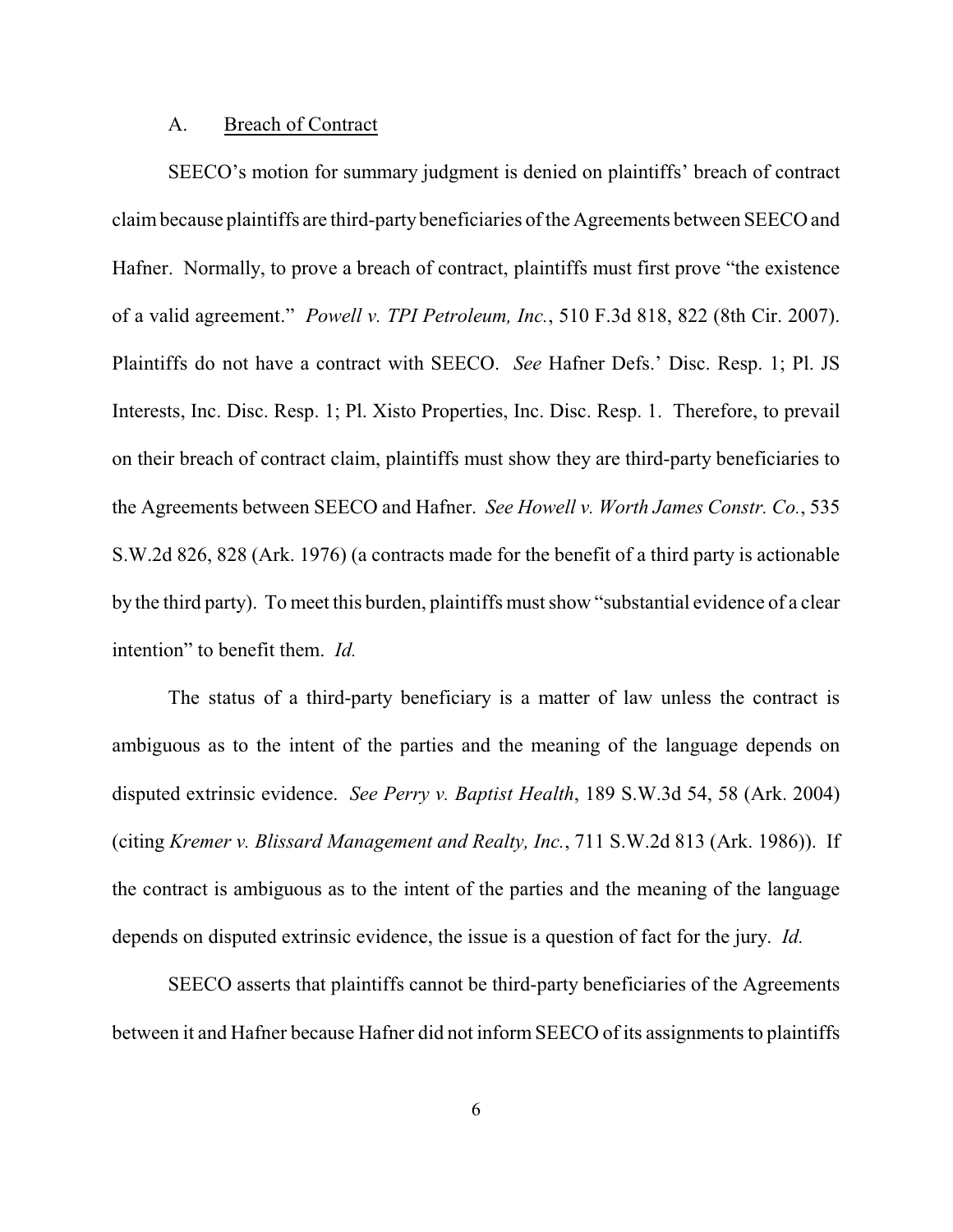and the assignments were not referenced in the Agreements. *See* SEECO's Br. 7–8. "A third party beneficiary need not be named in the contract, and if [it] is otherwise sufficiently described or designated, [it] may be one of a class ... if the class is sufficiently described or designated." *Elsner v. Farmers Ins. Group, Inc.*, 220 S.W.3d 633, 635 (Ark. 2005).

The Agreements sufficiently describe the class in which plaintiffs would be third-party beneficiaries. Article VI.B.2 of the Agreements requires that a consenting party who takes over a non-consenting party's share of production is responsible for any overriding royalties applicable to the non-consenting party's share of production that are not included in Article III.D. Article III.D of the Agreements describes subsequently created interests. Therefore, if the assignments are subsequently created interests, plaintiffs are not third-party beneficiaries and SEECO is not liable to them. If the assignments are not subsequently created interests, then plaintiffs are third-party beneficiaries, and SEECO may be held liable.

Because the assignments between Hafner and plaintiffs were created prior to the execution of the Agreements, Article III.D requires that Hafner show one of three things in order for SEECO to be required to take on the assignments: (1) the assignments were "set forth in Exhibit 'A';" (2) the assignments were "disclosed in writing to all other parties prior to the execution of [the Agreements];" or (3) the assignments were "jointly acknowledged and accepted obligation of all parties." *See* Joint Operating Agreement Model Article III.D.

Although nothing in the record indicates Hafner notified SEECO of the assignments at the time the Agreements were entered, SEECO does not dispute that the assignments were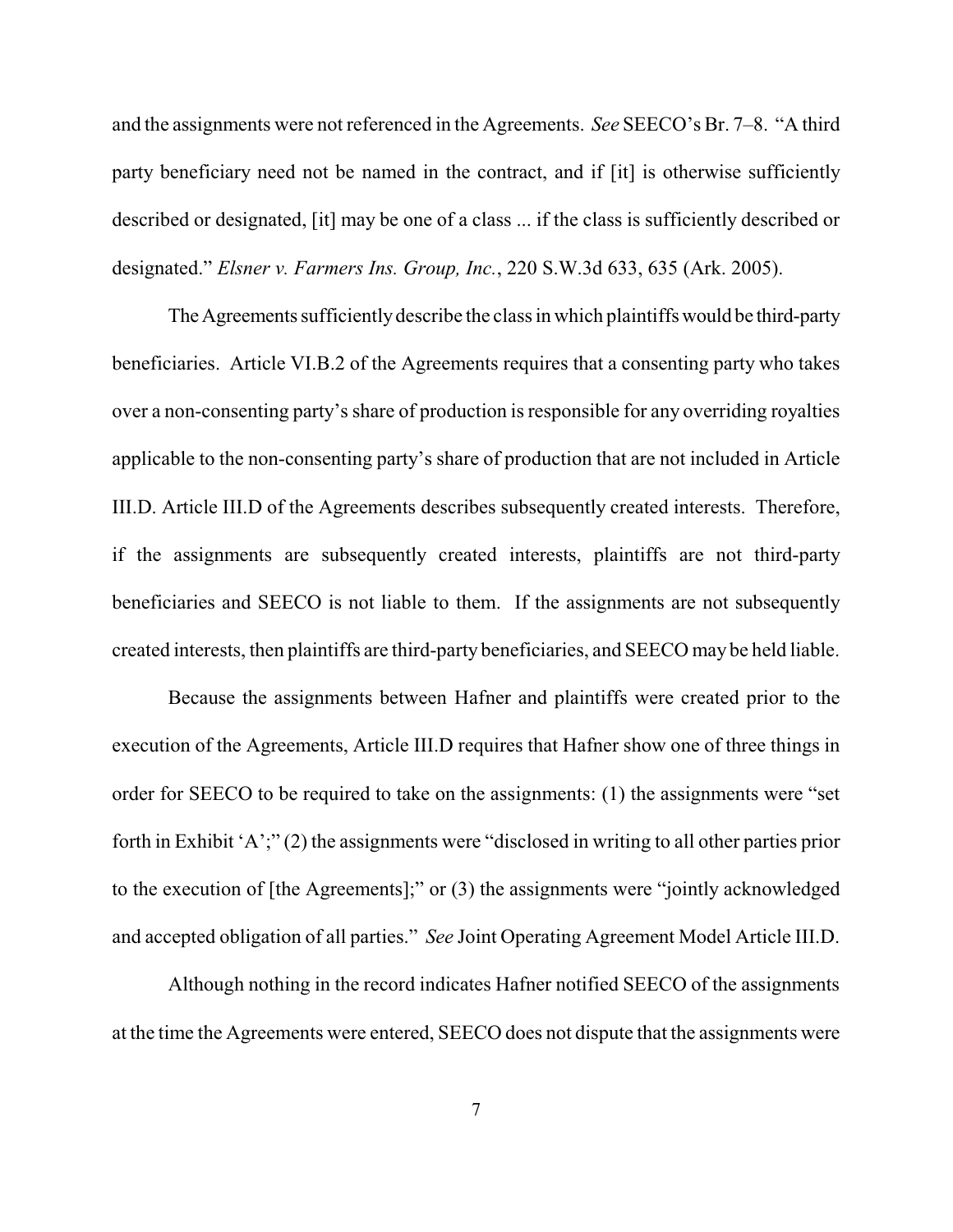publicly recorded before the Agreements were entered. *See* Am. Compl. ¶¶ 13–23, 47–57, Doc. No. 21; Hafner Defs.' Resp. 9; SEECO's Reply 6. Therefore, pursuant to the Agreements, the assignments were "disclosed in writing to all other parties prior to the execution of [the Agreements]," making the plaintiffs third-party beneficiaries byway of the assignments not being subsequently created interests.

### B. Indemnification

Summary judgment is denied on SEECO's claim for indemnification from Hafner because a material issue of fact exists as to whether SEECO's failure to pay Hafner under the terms of the Agreement is a material breach that would relieve Hafner of its obligation to indemnify SEECO. Hafner argues that SEECO breached the Agreements by failing to compensate Hafner on all of the Agreements in which Hafner is a consenting party. Hafner Defs.' Resp. 14–15, Exs. D, E, F. Hafner further argues that it does not have to indemnify SEECO on the Agreements because SEECO is in breach. *See Spann v. Lovett & Co., Ltd.*, 389 S.W.3d 77, 93 (Ark. Ct. App. 2012) (holding that a material and serious breach by one contracting party may relieve the other party of its contractual obligations) (citations omitted). This creates a question of fact because, whether a breach is material, is a question for the fact-finder. *See Chambers v. McDougald*, 2017 Ark. App. 357, at \*7 (2017) (citations omitted). SEECO's argument that Hafner has not properly responded to its motion for summary judgment is not persuasive because Hafner may resist SEECO's motion "by asserting affirmative defenses which it has the burden to prove and supporting those defenses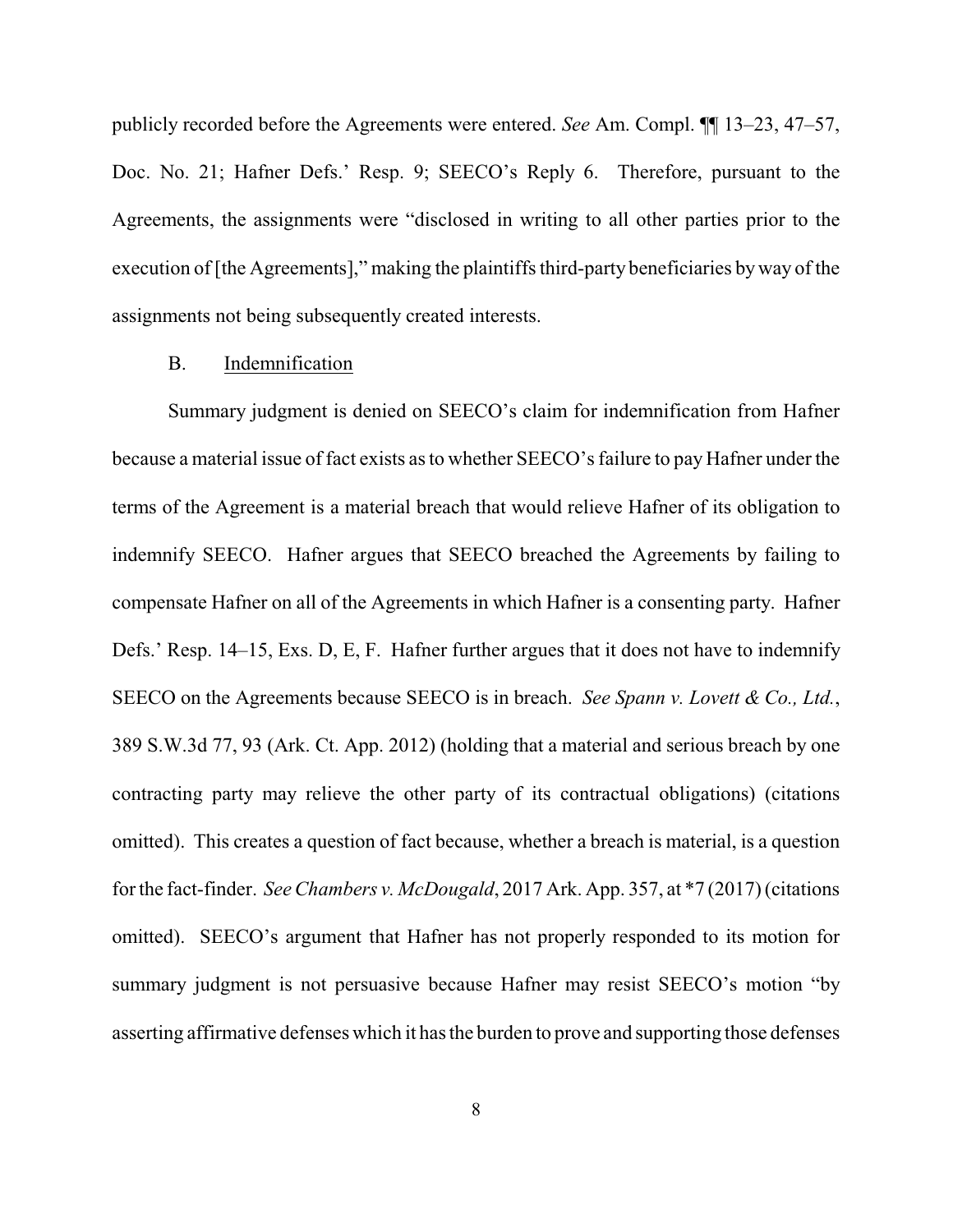with specific facts." *Hiland Partners Gp Holdings, LLC v. Nat'l Union Fire Ins. Co. Of Pittsburgh, PA*, 847 F.3d 594, 601 (8th Cir. 2017).

### C. Violation of Ark. Code Ann. §§ 15-74-601 *et seq.*

Summary judgment is granted on plaintiffs' claim to the statutory penalty provided by Arkansas Code Annotated sections 15-74-601 *et seq.* because plaintiffs failed to provide sufficient notice of this claim to SEECO. As parties seeking statutory penalties, plaintiffs had to provide written notice to SEECO of the failure to make timely overriding royalty payments as a prerequisite to judicial action for nonpayment. Ark. Code Ann. § 15-74- 603(b). That written notice had to not only inform SEECO of plaintiffs' intent to seek the payment of the overriding royalties but also plaintiffs' intent to seek the statutory penalty for nonpayment. *See id.* § 15-74-603(c) and (d); *Walls v. Petrohawk Properties, LP*, 812 F.3d 621, 627 (8th Cir. 2015) (holding that written notice of the intent to seek the penalty triggered the opposing party's statutory duty to pay or explain nonpayment). Plaintiffs point to an email where they inform SEECO only of their intent to seek payment of overriding royalties. *See* Doc. No. 35-3. This email is not sufficient to meet the notice standard provided by the statute. *See Walls*, 812 F.3d at 627.

# IV. CONCLUSION

For the reasons set forth above, SEECO's motion for summary judgment [Doc. No. 34] is denied on plaintiffs' breach of contract claim and on SEECO's indemnification claim, and is granted on plaintiffs' claim for statutory penalties.